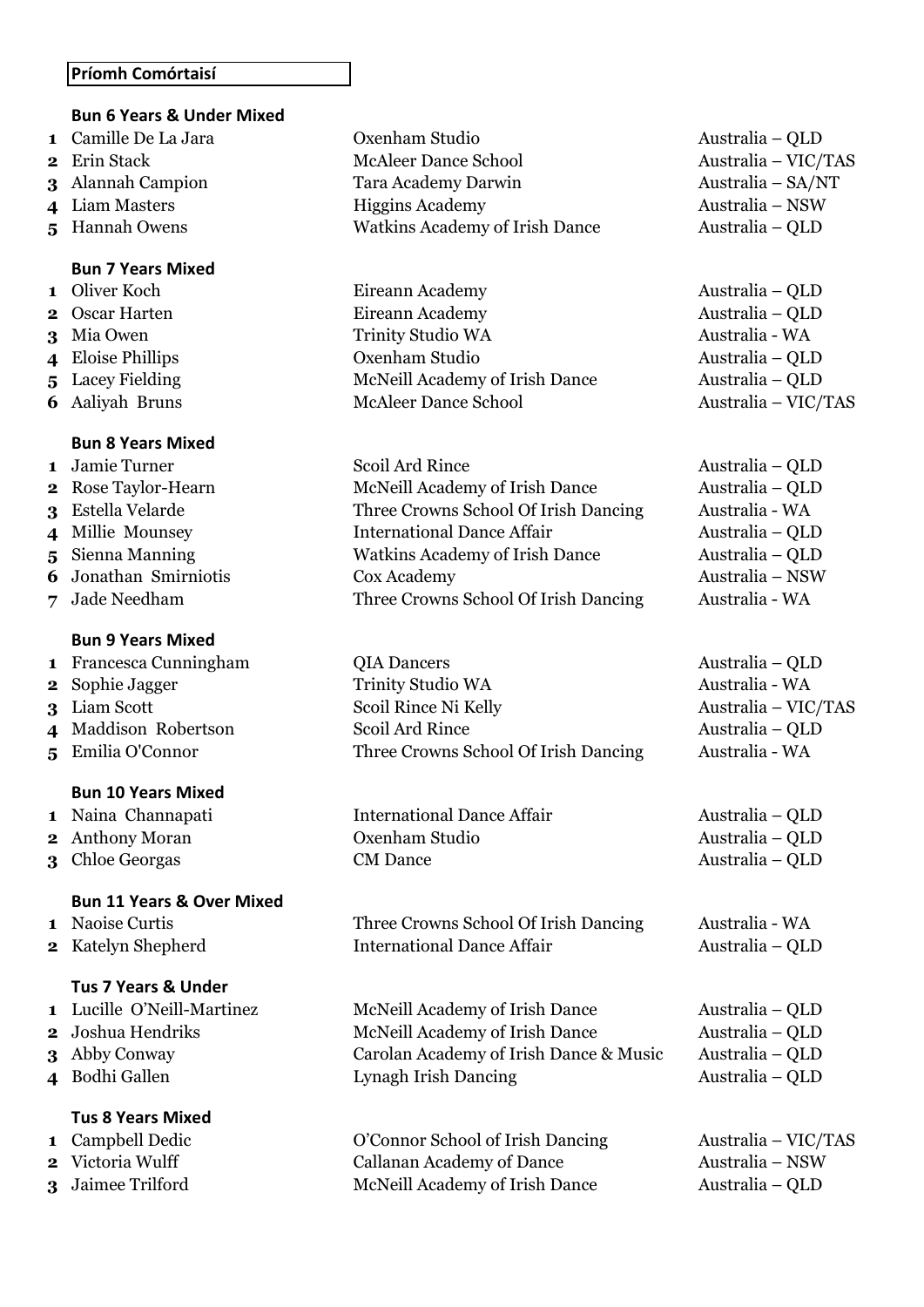#### **Tus 9 Years Mixed**

- 
- 
- 
- 

#### **Tus 10 Years Mixed**

- 
- 
- 
- 

# **Tus 11 Years Mixed**

- 
- 

# **Tus 12 Years & Over Mixed**

- 
- 

# **Mean 8 Years & Under**

- 
- 
- 
- 

# **Mean 9 Years Mixed**

- 
- 
- 

# **Mean 10 Years Mixed**

- 
- 
- 

#### **Mean 11 Years Mixed**

- 
- 
- 
- 

#### **Mean 12 Years Mixed**

- 
- 
- 

 Peyton Reilly McAleer Dance School Australia – VIC/TAS Natalie Barber Tara Academy Darwin Australia – SA/NT Alexa Porter Three Crowns School Of Irish Dancing Australia - WA Elizabeth Woolfield Eireann Academy Australia – QLD

 Sadhbh Caul Three Crowns School Of Irish Dancing Australia - WA Keela Beattie **2** Three Crowns School Of Irish Dancing Australia - WA Adriana Bilki Three Crowns School Of Irish Dancing Australia - WA Julia Bain CM Dance Australia – QLD

 Elizabeth Mortimer International Dance Affair Australia – QLD Ava-Belle Hollingsworth Carolan Academy of Irish Dance & Music Australia – QLD

 Meighan Barker Tara Academy Darwin Australia – SA/NT Rebecca Jecny McNeill Academy of Irish Dance Australia – QLD

 Tiernan Beattie Three Crowns School Of Irish Dancing Australia - WA Grace Allen Three Crowns School Of Irish Dancing Australia - WA Summer Reynish Watkins Academy of Irish Dance Australia – QLD Eloise Krokosz O'Hare School of Irish Dancing Australia - WA

 Amelia Murphy Three Crowns School Of Irish Dancing Australia - WA Abigail Eames Watkins Academy of Irish Dance Australia – QLD Arianna Morgan McNeill Academy of Irish Dance Australia – QLD

 Marijana Barbir Watkins Academy of Irish Dance Australia – QLD Ashling Hyndman Three Crowns School Of Irish Dancing Australia - WA Mary Bryant Miller School Australia – SA/NT

 Niamh Auld Scoil Rince Ni Kelly Australia – VIC/TAS Blythe Garry Three Crowns School Of Irish Dancing Australia - WA Isabella Moore Simpson Academy Australia – ACT Marika Zarzecki International Dance Affair Australia – QLD

 Taylah Mann Watkins Academy of Irish Dance Australia – QLD Brooke Reynish Watkins Academy of Irish Dance Australia – QLD Amelie Hann CM Dance Australia – QLD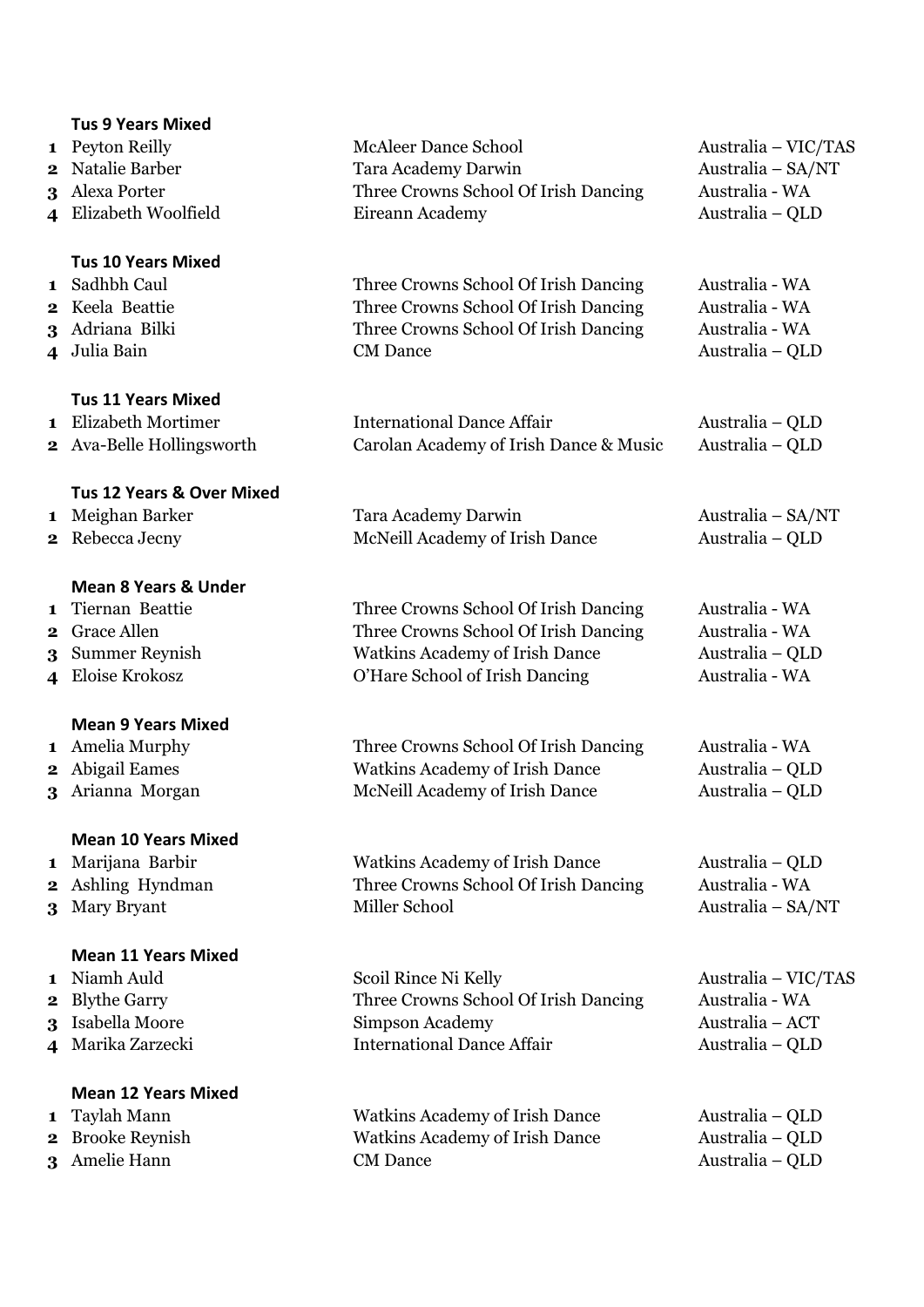### **Mean 13 Years & Over Mixed**

|          | iviean 13 Years & Over Mixed                          |                                                         |                                        |  |  |  |
|----------|-------------------------------------------------------|---------------------------------------------------------|----------------------------------------|--|--|--|
|          | 1 Meg Harrison                                        | O'Connor School                                         | Australia – VIC/TAS                    |  |  |  |
| $\bf{2}$ | Chloe-Jay Byrne                                       | McNeill Academy of Irish Dance                          | Australia - QLD                        |  |  |  |
| $\bf{2}$ | Sophie Russell                                        | <b>Watkins Academy of Irish Dance</b>                   | Australia - QLD                        |  |  |  |
| 4        | Mikayla Eames                                         | <b>Watkins Academy of Irish Dance</b>                   | Australia - QLD                        |  |  |  |
| 5        | Caitlin Cuff                                          | Oxenham Studio                                          | Australia - QLD                        |  |  |  |
| 6        | Savitri Welsh                                         | <b>CM</b> Dance                                         | Australia - QLD                        |  |  |  |
| 7        | Amelia Dudenas                                        | O'Connor School of Irish Dancing                        | Australia - VIC/TAS                    |  |  |  |
|          | 8 Sarah Kelly                                         | McNeill Academy of Irish Dance                          | Australia - QLD                        |  |  |  |
|          | <b>Adult A</b>                                        |                                                         |                                        |  |  |  |
|          | 1 Rebekah Harris                                      | <b>International Dance Affair</b>                       | Australia – QLD                        |  |  |  |
|          | <b>2</b> Eloise Dundas-Taylor                         | <b>Watkins Academy of Irish Dance</b>                   | Australia - QLD                        |  |  |  |
|          |                                                       |                                                         |                                        |  |  |  |
|          | <b>Adult B</b>                                        |                                                         |                                        |  |  |  |
|          | 1 Rebecca Campbell                                    | O'Connor School of Irish Dancing                        | Australia - VIC/TAS                    |  |  |  |
|          | 2 Tess Schembri                                       | Tara Academy Darwin                                     | Australia - SA/NT                      |  |  |  |
| $\bf{2}$ | Ashleigh Sanderson                                    | McGrath Academy of Irish Dancing NSW<br>O'Connor School | Australia - ACT<br>Australia - VIC/TAS |  |  |  |
|          | 4 Stacey Coulthard                                    |                                                         |                                        |  |  |  |
|          | <b>Traditional Hornpipes</b>                          |                                                         |                                        |  |  |  |
|          | Tus Grad Traditional Hornpipe Under 10                |                                                         |                                        |  |  |  |
| 1        | Olivia Arnall                                         | McNeill Academy of Irish Dance                          | Australia – QLD                        |  |  |  |
| 2        | Keira Arnall                                          | McNeill Academy of Irish Dance                          | Australia - QLD                        |  |  |  |
| 3        | Victoria Wulff                                        | <b>Callanan Academy of Dance</b>                        | Australia - NSW                        |  |  |  |
|          |                                                       |                                                         |                                        |  |  |  |
|          | <b>Mean Grad Traditional Hornpipe Adult</b>           |                                                         |                                        |  |  |  |
|          | 1 Ashleigh Sanderson                                  | McGrath Academy of Irish Dancing NSW                    | Australia - ACT                        |  |  |  |
|          | Ard Grad Traditional Hornpipe 13 to 15 Years          |                                                         |                                        |  |  |  |
|          | 1 Ethan Hewitt                                        | O'Connor School of Irish Dancing                        | Australia – VIC/TAS                    |  |  |  |
|          |                                                       |                                                         |                                        |  |  |  |
|          | Ard Grad Traditional Hornpipe Adult                   |                                                         |                                        |  |  |  |
|          | 1 Emma Seidel                                         | Seidel Irish Dance                                      | Australia – SA/NT                      |  |  |  |
|          |                                                       |                                                         |                                        |  |  |  |
|          | <b>Traditional Set Dances</b>                         |                                                         |                                        |  |  |  |
|          | Tus Grad Traditional Set Dance Under 10               |                                                         |                                        |  |  |  |
|          | 1 Keira Arnall                                        | McNeill Academy of Irish Dance                          | Australia – QLD                        |  |  |  |
| $\bf{2}$ | <b>Emily Grace Stewart</b>                            | Kennedy Dance School                                    | Australia - NSW                        |  |  |  |
| 3        | Campbell Dedic                                        | O'Connor School of Irish Dancing                        | Australia – VIC/TAS                    |  |  |  |
|          | 4 Prudence Glengarry                                  | Kennedy                                                 | Australia - NSW                        |  |  |  |
|          | Tus Grad Traditional Set Dance 10 to 12 Years         |                                                         |                                        |  |  |  |
|          | 1 Zoe Taylor                                          | Kennedy                                                 | Australia – NSW                        |  |  |  |
|          |                                                       |                                                         |                                        |  |  |  |
|          | <b>Mean Grad Traditional Set Dance Under 10</b>       |                                                         |                                        |  |  |  |
|          | 1 Maya Kwok                                           | Callanan Academy of Dance                               | Australia – NSW                        |  |  |  |
|          | <b>2</b> Sophie Hanley                                | <b>Swarbrick Irish Dance</b>                            | New Zealand                            |  |  |  |
|          | <b>Mean Grad Traditional Set Dance 13 to 15 Years</b> |                                                         |                                        |  |  |  |
|          | 1 Erin Hayes                                          | O'Connor School of Irish Dancing                        | Australia – VIC/TAS                    |  |  |  |
|          |                                                       |                                                         |                                        |  |  |  |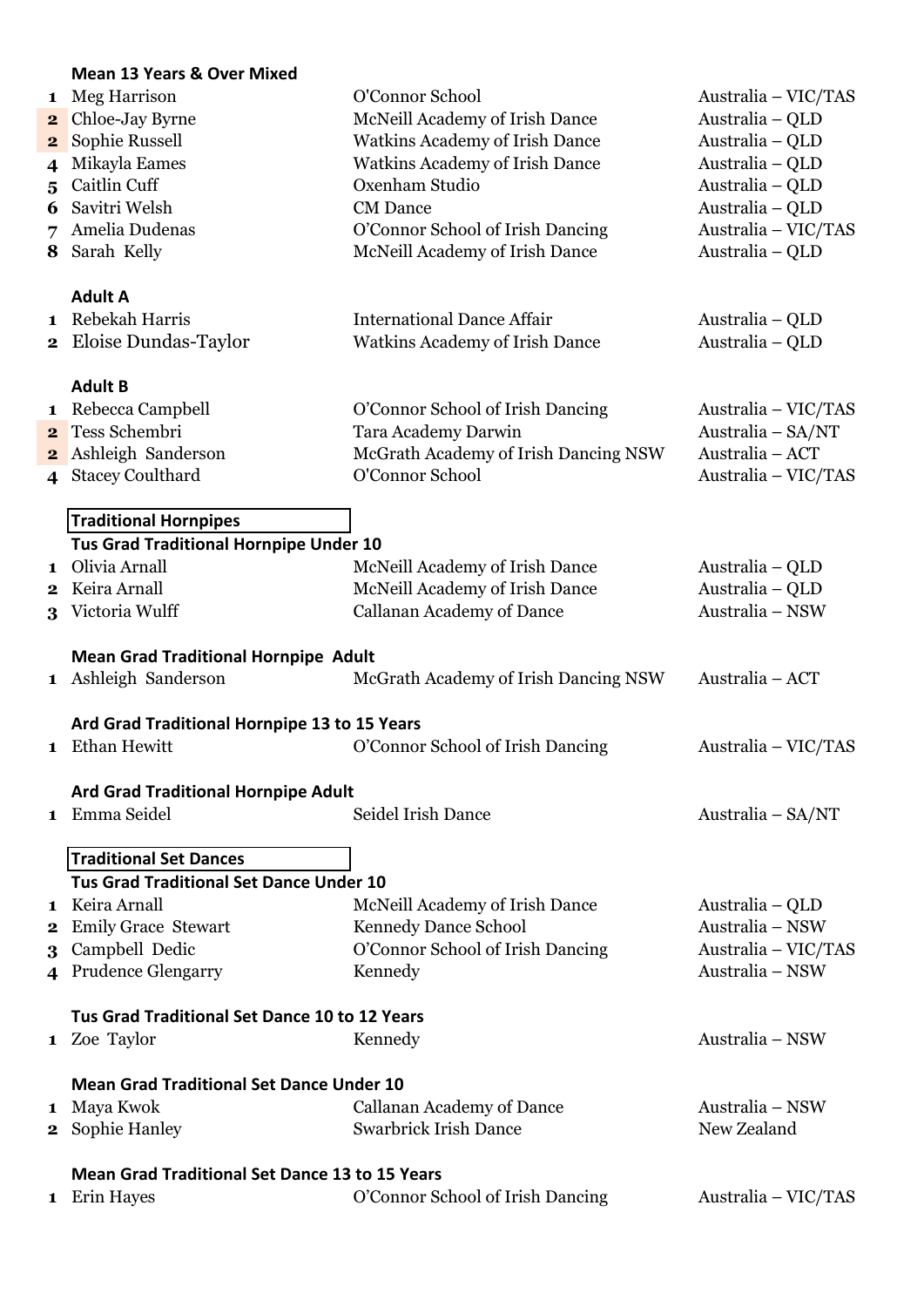|          | <b>Mean Grad Traditional Set Dance Adult</b>                  |                                                          |                                          |  |  |  |
|----------|---------------------------------------------------------------|----------------------------------------------------------|------------------------------------------|--|--|--|
|          | 1 Rebecca Campbell                                            | O'Connor School of Irish Dancing                         | Australia – VIC/TAS                      |  |  |  |
|          |                                                               |                                                          |                                          |  |  |  |
|          | Ard Grad Traditional Set Dance Under 10                       |                                                          |                                          |  |  |  |
|          | 1 Daina Carey                                                 | Carey South West Academy of Irish Dance                  | Australia - NSW                          |  |  |  |
|          | 2 Olivia Arnall                                               | McNeill Academy of Irish Dance                           | Australia – QLD                          |  |  |  |
|          |                                                               |                                                          |                                          |  |  |  |
|          | Ard Grad Traditional Set Dance 10 to 12 Years                 |                                                          |                                          |  |  |  |
|          | 1 Paige Gray                                                  | Eireann Academy                                          | Australia – QLD                          |  |  |  |
|          |                                                               |                                                          |                                          |  |  |  |
|          | Ard Grad Traditional Set Dance 13 to 15 Years<br>Ethan Hewitt |                                                          |                                          |  |  |  |
| 1        | 2 Cara Britton                                                | O'Connor School of Irish Dancing<br>Kennedy Dance School | Australia – VIC/TAS<br>Australia - NSW   |  |  |  |
|          | 3 Natalie Strzelbicki                                         | Seidel Irish Dance                                       | Australia - SA/NT                        |  |  |  |
|          |                                                               |                                                          |                                          |  |  |  |
|          | Ard Grad Traditional Set Dance 16 Years & Over                |                                                          |                                          |  |  |  |
|          | 1 Chloe Peirce                                                | Scoil ard Rince                                          | Australia – QLD                          |  |  |  |
|          | 2 Jessie Roberts                                              | Roberts Academy of Irish Dancing                         | Australia - SA/NT                        |  |  |  |
|          | 3 Molly McAtamney                                             | McNeill Academy of Irish Dance                           | Australia - QLD                          |  |  |  |
|          |                                                               |                                                          |                                          |  |  |  |
|          | <b>Ard Grad Traditional Set Dance Adult</b>                   |                                                          |                                          |  |  |  |
|          | 1 Willow Goldie                                               | <b>Watkins Academy of Irish Dance</b>                    | Australia – QLD                          |  |  |  |
| $\bf{2}$ | Lc King                                                       | Eireann Academy<br>Seidel Irish Dance                    | Australia - QLD                          |  |  |  |
| 3        | Emma Seidel                                                   |                                                          | Australia - SA/NT                        |  |  |  |
|          | <b>Treble Reels</b>                                           |                                                          |                                          |  |  |  |
|          | <b>Treble Reel 7 &amp; Under</b>                              |                                                          |                                          |  |  |  |
|          | 1 Keira Arnall                                                | McNeill Academy of Irish Dance                           | Australia – QLD                          |  |  |  |
| 2        | Joshua Hendriks                                               | McNeill Academy of Irish Dance                           | Australia - QLD                          |  |  |  |
| 3        | <b>Ruby Griffiths</b>                                         | Kennedy Dance School                                     | Australia - NSW                          |  |  |  |
|          |                                                               |                                                          |                                          |  |  |  |
|          | <b>Treble Reel 9 Years</b>                                    |                                                          |                                          |  |  |  |
|          | 1 Olivia Arnall                                               | McNeill Academy of Irish Dance                           | Australia – QLD                          |  |  |  |
|          | 2 Prudence Glengarry                                          | Kennedy                                                  | Australia - NSW                          |  |  |  |
|          | <b>Treble Reel 11 Years</b>                                   |                                                          |                                          |  |  |  |
|          | 1 Annabel Glengarry                                           | Kennedy                                                  | Australia - NSW                          |  |  |  |
|          | 2 Zoe Taylor                                                  | Kennedy                                                  | Australia - NSW                          |  |  |  |
| 3        | Phoebe Zein                                                   | Kennedy Dance School                                     | Australia - NSW                          |  |  |  |
|          |                                                               |                                                          |                                          |  |  |  |
|          | <b>Treble Reel 13 Years</b>                                   |                                                          |                                          |  |  |  |
|          | 1 Cara Britton                                                | Kennedy Dance School                                     | Australia – NSW                          |  |  |  |
|          | 2 Sarah Kelly                                                 | McNeill Academy of Irish Dance                           | Australia - QLD                          |  |  |  |
|          |                                                               |                                                          |                                          |  |  |  |
|          | <b>Treble Reel 15 Years</b><br>Ethan Hewitt                   |                                                          |                                          |  |  |  |
| 1        | 2 Natalie Strzelbicki                                         | O'Connor School of Irish Dancing<br>Seidel Irish Dance   | Australia – VIC/TAS<br>Australia - SA/NT |  |  |  |
|          |                                                               |                                                          |                                          |  |  |  |
|          | <b>Treble Reel 16 Years</b>                                   |                                                          |                                          |  |  |  |
|          | 1 Ashleigh Gordon                                             | Eireann Academy                                          | Australia – QLD                          |  |  |  |
| 2        | Matilda Goldie                                                | Watkins Academy of Irish Dance                           | Australia - QLD                          |  |  |  |
| 3        | Molly McAtamney                                               | McNeill Academy of Irish Dance                           | Australia – QLD                          |  |  |  |
|          |                                                               |                                                          |                                          |  |  |  |